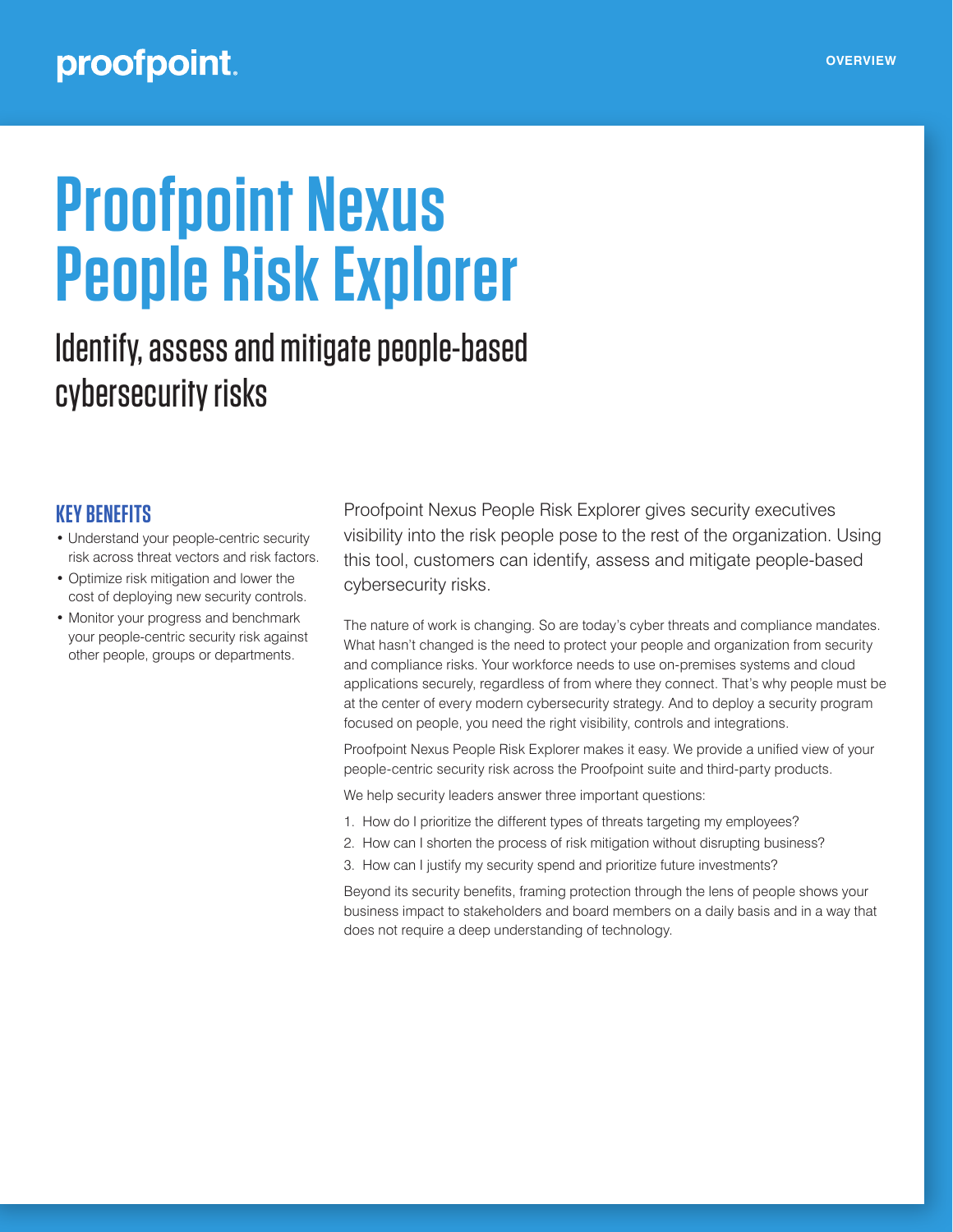| proofpoint. Nexus People Risk Explorer                                                                                                                                       |                                                                                                                                       |                           |                                    |                                                   |                                           |                    | Lest Coloulation of Nisk: 3/15/21, 10:27 AM 4 | Acme             |
|------------------------------------------------------------------------------------------------------------------------------------------------------------------------------|---------------------------------------------------------------------------------------------------------------------------------------|---------------------------|------------------------------------|---------------------------------------------------|-------------------------------------------|--------------------|-----------------------------------------------|------------------|
| O M . O BANNAH S/15/2021 E<br><b>DASHBOARD</b>                                                                                                                               |                                                                                                                                       |                           |                                    |                                                   |                                           |                    |                                               |                  |
| ALL PEOPLE<br><b><i>BUNINENT TARGETS</i></b><br><b>MAJOR TARGETS</b>                                                                                                         | LATENT TARGETS<br>SOFT TARGETS<br><b>VERY ATTACKED PEOPLE</b><br>VERY VULNERABLE PEOPLE                                               | YERY PRIVILEGED PEOPLE    |                                    |                                                   |                                           |                    |                                               |                  |
| $\equiv$                                                                                                                                                                     | Overview<br><b>Newcones</b><br>Dentor by                                                                                              | <b>Business Function</b>  |                                    | Special Groups                                    | Countries                                 | <b>Departments</b> | AD O'LLOS                                     | Custom Greage    |
|                                                                                                                                                                              | 19,721 TOTAL                                                                                                                          |                           |                                    |                                                   |                                           |                    |                                               |                  |
| m<br>1,977<br>78,727<br>mmert liagut<br>220<br>n an<br>13,182<br>4.1<br>к<br>÷<br>츺<br>×<br>ma<br>Roc<br>Attacked<br>Privileged<br><b>Vyherate</b><br>Lanet<br><b>Median</b> | Targets                                                                                                                               | Search.                   | Q<br>Vulnerabilities               |                                                   |                                           |                    |                                               |                  |
|                                                                                                                                                                              | Navya                                                                                                                                 | VIP RHL                   | 作                                  | Name                                              |                                           |                    | $F_2$ sh                                      | Percie.          |
|                                                                                                                                                                              | Carmina Bowman<br>Payroll Services Senior LE Generalist                                                                               |                           | 94 75                              | <b>Cloker winerability</b>                        |                                           |                    |                                               | 31               |
|                                                                                                                                                                              | <b>Tile Brower</b><br>Payot Services HR Consultant                                                                                    | مما<br>$9.1$ $0.2$ $7.5$  |                                    | <b>SPAc</b>                                       |                                           |                    |                                               | $-14$            |
|                                                                                                                                                                              | Afgene Pena<br>Dependent, Strategic Meeting Planning                                                                                  |                           | 62, 75                             |                                                   | Encompleted or falled Phishing Simulation |                    |                                               | $-0.56$<br>mar 1 |
|                                                                                                                                                                              | Verifia Delacruz<br>District Sales Manager - SMB Sciutions                                                                            |                           | $67 - 65$                          | Cloker winerability                               |                                           |                    |                                               | 167              |
|                                                                                                                                                                              | Hing Kach<br>Payroll Services Region Manager                                                                                          | 98                        | 99 35                              | <b>Email &amp; Credentals Leak</b>                |                                           |                    |                                               | $-95$            |
|                                                                                                                                                                              | Nyasa Fuertes<br>Development plan Cales Representative                                                                                | $9.2$ $7.5$ $9.9$         |                                    | <b>Brief Leak</b>                                 |                                           |                    |                                               | 188              |
| Description                                                                                                                                                                  | Note Pollar<br>٠<br><b>Director Benefits</b>                                                                                          | <b>KY</b><br>6.3<br>70    | 5.9                                | <b>Encompleted Avoid Enngerous Links training</b> |                                           |                    |                                               | m.<br>$\sim$     |
| All employees of the organization including members of Very Attacked, Very<br>Privileged and Very Vulnerable groups as well as all other people.                             |                                                                                                                                       | $1 - 25$ of 11721         | $\left\langle \quad \right\rangle$ | liser's most comman location is a risky country   |                                           |                    |                                               | $\sim$           |
| Associated Threats                                                                                                                                                           | Security Controls                                                                                                                     |                           |                                    | Privileges                                        |                                           |                    |                                               |                  |
| - Targeted and widespread attacks                                                                                                                                            | Name                                                                                                                                  | $V_1$ 29<br>$\mathcal{L}$ | $\mathbf{v}$                       | Narse                                             |                                           |                    | 16.6                                          | Perpie           |
| · Exploit of Vulnerabilities                                                                                                                                                 | Monitor deud accounts for compromise                                                                                                  | 0.026 2500 2107 0         |                                    | Executives                                        |                                           |                    |                                               |                  |
| Associated Intents<br>- Utilization of privileges for malicious purposes<br>. Utilization of trust relationships within the organic with business partners                   | Control cloud mail forwarding rules                                                                                                   | 0.109 12110 4160 0        |                                    | $16\%$                                            |                                           |                    |                                               | 777<br>m         |
|                                                                                                                                                                              | Consider more aggressive ernal filtering thresholds                                                                                   | 0.171 2500 126 0          |                                    | Einasce                                           |                                           |                    |                                               | 769              |
|                                                                                                                                                                              | Configure access restriction policy by Geo Locations or specific crigins                                                              | 0.007 2759 2977 0         |                                    | Legal                                             |                                           |                    |                                               |                  |
|                                                                                                                                                                              | Additional investigation due to account privileges                                                                                    | 0.166 0415 138 1          |                                    | <b>User Active Directory Group</b>                |                                           |                    |                                               | mr.<br>155       |
|                                                                                                                                                                              | Enable URL Defense Link Isolation - Revolte URL's within infound emails to redirect clicks to a Meb Isolation instance 0.207 1972 0 0 |                           |                                    | Custom Group                                      |                                           |                    |                                               | <b>ALL</b>       |
|                                                                                                                                                                              | Conduct Additional investigation as to why theses employees are most attacked                                                         | $0.19 - 1023 - 1$         |                                    | User Active Directory Group                       |                                           |                    |                                               | <b>Britis</b>    |
|                                                                                                                                                                              |                                                                                                                                       | $1 - 23$ of 25            | $\langle$ >                        | $15\%$                                            |                                           |                    |                                               | 21               |

Figure 1: Nexus People Risk Explorer's main landing page displays a Venn Diagram and a list of targets, vulnerabilities and privileges.

#### The process

Mitigating the risks associated with your people is a multistep process. We start by analyzing data from security products in your environment and identifying how users pose risk to your organization. Then we segment your employees according to their overall risk profile and suggest appropriate security controls for each group. This process helps you focus and prioritize your resources based on risk.

Integrated products include:

- Proofpoint Targeted Attack Protection
- Proofpoint Security Awareness Training
- Proofpoint Cloud Account Defense
- Proofpoint Cloud App Security Broker (CASB)

| <b>FACTOR</b>                                    | <b>ATTRIBUTES</b>                                                                                                                             | <b>WHAT IT MEANS</b>                                                                                                            |
|--------------------------------------------------|-----------------------------------------------------------------------------------------------------------------------------------------------|---------------------------------------------------------------------------------------------------------------------------------|
| How attacked<br>is the person?<br>(Probability)  | The person receives<br>highly targeted, very<br>sophisticated or high<br>volumes of attacks.                                                  | This factor indicates<br>that attackers are<br>very interested in this<br>person.                                               |
| How vulnerable<br>is the person?<br>(Likelihood) | The person is<br>prone to click on<br>malicious content, fail<br>awareness training or<br>use risky devices or<br>cloud services.             | This factor indicates<br>that the person is<br>likely to fall for an<br>attack.                                                 |
| How privileged<br>is the person?<br>(Impact)     | The person can<br>access critical<br>systems or sensitive<br>data. This means<br>the person can be<br>a prime vector for<br>lateral movement. | This factor indicates<br>that the person<br>has great potential<br>for damaging the<br>organization if they<br>are compromised. |

The risk score reflects the diversity and severity of security threats, behavioral vulnerabilities and access privileges. It provides a comprehensive picture of the risk each person presents to your organization. This insight enables you to easily compare people and prioritize your response, strategy and budget accordingly.

#### Optimize your resources and technology investments

Deploying new security controls across your entire organization is not ideal for all users, and certainly not cost effective. We can help you focus the scope of your efforts so that you apply new controls only to the people who represent the greatest risk. We do this by segmenting your employees by their departments, seniority levels and types of risk factors. For each segment, we recommend mitigation actions tailored to your unique security needs and policies.